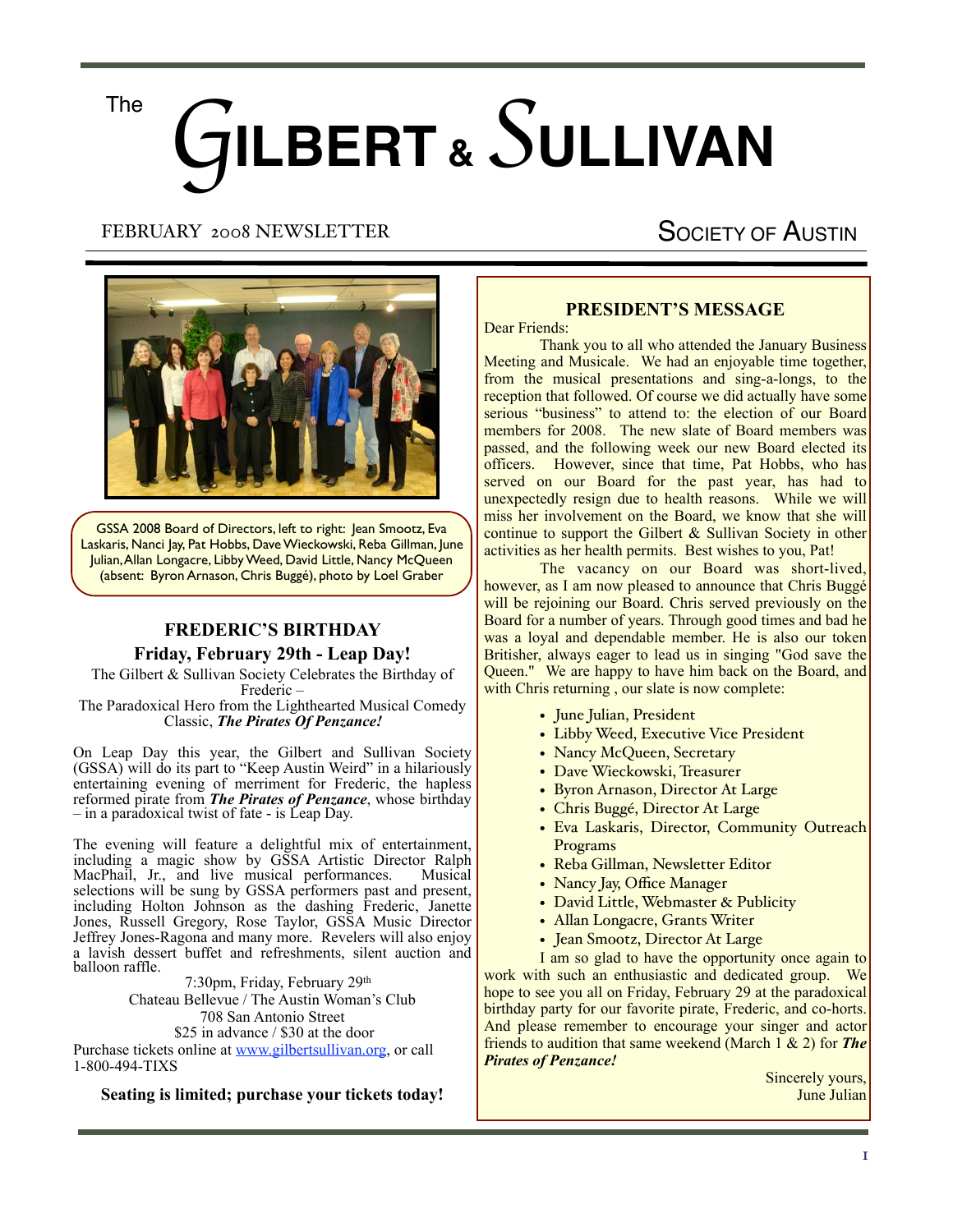#### **ANNUAL BUSINESS MEETING AND MUSICALE**

Report by Reba Gillman

At 7:30 PM on Monday January 14, 2008 24 members and 2 guests of the Society gathered in the familiar and welcoming activities room at Harris Bell Hall in Westminster Manor to do our annual official business. It was an enjoyable gathering of friends, people we used to see regularly in the old days when we met monthly for assorted entertainments, and we felt a real warmth for the conscientious members who made the effort to be present. Our President June Julian made opening announcements to remind us of our big show coming up in June (*The Pirates of*  **Penzance**), the Big Bash celebration of Frederic's Birthday on February 29th, and the doings of our educational out-reach group, The Wand'ring Minstrels. Treasurer Dave Wieckowski gave the financial report for 2007.

Larry Shepley then took over to lead us in his choice for the Sing-A-Long: a piece from the littleknown Gilbert & Sullivan opera *Thespis*, *or The Gods Grown Old,* first produced in London on December 26, 1871. As Larry explained to us this first joint effort of Gilbert and Sullivan was not up to later standards, and the music long ago disappeared. Gilbert rather liked his story and published the words, but Sullivan destroyed most of the music so the opera cannot be performed as originally written. Part of what remains is well known as the women's chorus which Sullivan later used for **Pirates**, "Climbing over rocky mountain." Not so well known is an affecting song that Sullivan liked to perform throughout his career, "Little Maid of Arcadee." And it was this piece that Larry introduced us to. As we sang through it several times we enjoyed the simple, rather standard piece. I was glad to have the experience of learning more about little known *Thespis*. The libretto is available on the internet.

Next Libby Weed came up to lead her choice from *The Mikado*. She reminded us that as the opera winds toward a close it is necessary for Ko-Ko and Katisha to marry each other, although neither wishes to. "There is beauty in the bellow of the blast, There is grandeur in the growling of the gale, There is eloquent out-pouring When the lion is a-roaring, And the tiger is a-lashing of his tail" expresses the formidable strength of the lady, and the complying acceptance by Ko-Ko. It was fun to sing through these challenging statements, and end up happily "If that is so, Sing derry down derry! It's evident, very, Our tastes are one. Away we'll go, And merrily marry, Nor tardily tarry, Till day is done."

And finally, June Julian led us in "Strephon's a member of parliament" from *Iolanthe*, saying it seemed to suit our election year. Fairies and Peers voice their responses to "Strephon's a Member of Parliament! Carries every bill he chooses. To his measures all assent –– showing that fairies have their uses. Whigs and Tories Dim their glories, Giving an ear to all his stories - Lords and Commons are both in the blues! Strephon makes them shake in their shoes!"

This led quite properly to the business of the evening: Libby Weed rose to offer the slate of Directors as presented by the Nominating Committee (Libby Weed, Chair; Bill Hatcher, and Nancy Jay). She mentioned a few interesting facts about each candidate as she named them: returning Board members Byron Arnason, Reba Gillman, Pat Hobbs, Nancy Jay, June Julian, Eva Laskaris, David Little, Allan Longacre, Nancy McQueen, Libby Weed, and Dave Wieckowski, and new member Jean Smootz. Theresa Wilson moved that the slate be accepted by acclamation. This was seconded and passed. The new Board will hold its first meeting in one week, and elect officers.

We then sang "Hail Poetry" and "Now to the banquet we press," to close the formal proceedings, before we gathered around the refreshment table to sample the goodies. I thought everyone had enjoyed the sing-a-long, and I think we get a deeper feeling for the words and music when we do it ourselves. My first acquaintance with several of the operas came when I sang the music in a choral performance in a public program.

Those present were: Arthur DiBianca, Reba Gillman, Loel Graber, Chris, Gary, and Enid Hallock, Pat Hobbs, Nancy Jay, June Julian, Eva Laskaris, David Little, Allan & Barbara Longacre, Vivian Mansell, John Mast, Nancy McQueen, Glay Posch, Larry Shepley, Andrée Sjoberg, Jean Smootz, Libby Weed, Dave Wieckowski, Frank Wicker with guest Bonny Gardner, Terri Wilson, and Lady High Pianist Marti Dudgeon. Special thanks go to Glay Posch for coming from Houston; and we regret that Byron Arnason could not attend. He was following his professional calling in the wilds of Nevada.

#### MEMBER OF THE MONTH

All dues-paying members are eligible to be our "Member of the Month." The "Member" (who is randomly selected) is entitled to receive a CD of our 2005 *TheMikado*, or 2006 **HMS Pinafore.** The Member of the Month for this month is:

#### Betty Hatcher

Congratulations! Please call our office (472-4772) to let us know where we should send your CD.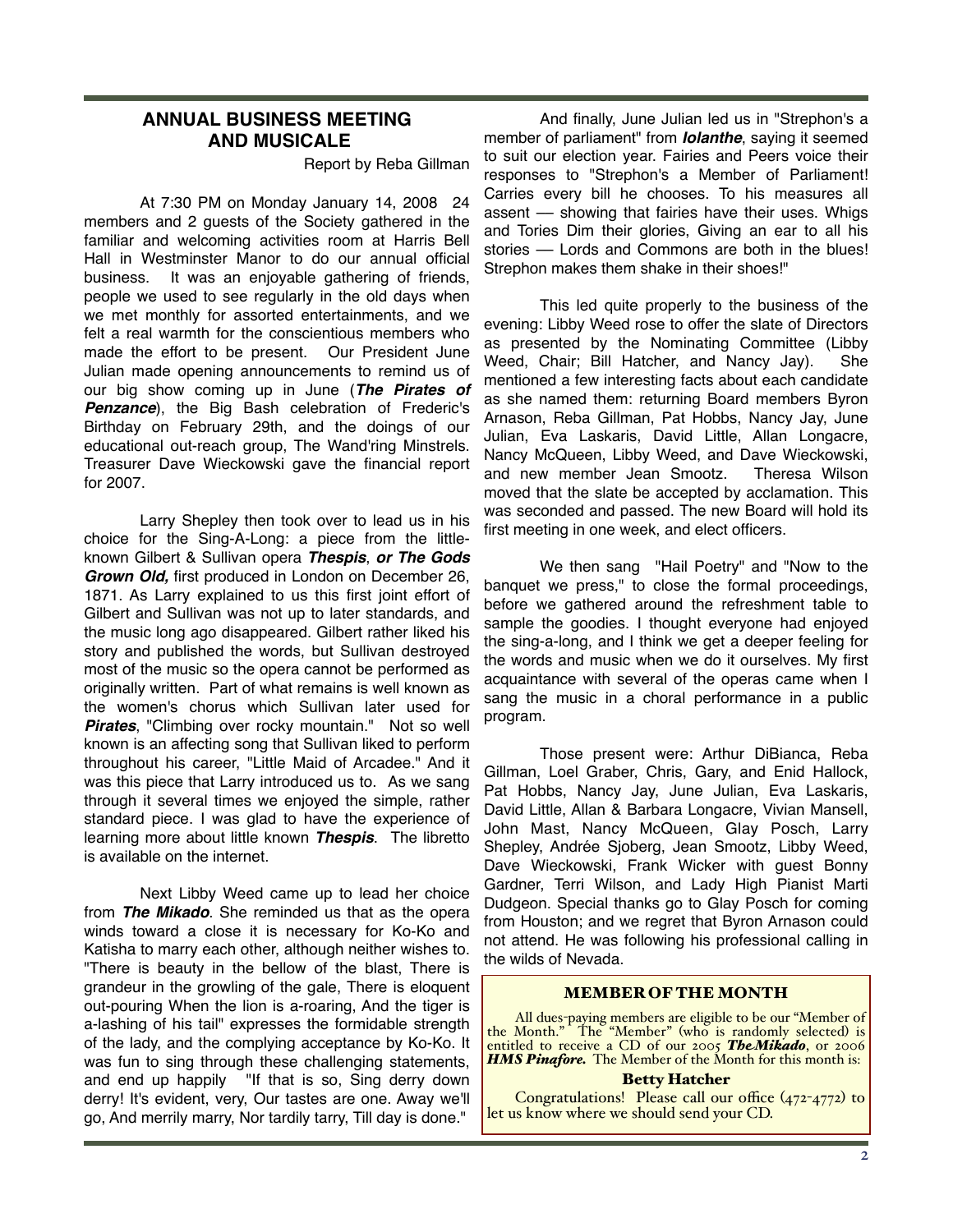#### WAND'RING MINSTREL NEWS (C

We are most pleased to thank the following donors, whose generators, whose generators, whose generators, whose generators,  $\alpha$ erous support will help make Ruddigore a resounding success!

instrumental in creating the show from the opera *Ruddigore*. Eva told with the "Pirates in the Schools" program. This educational resounding success! show will be a mini production of **The Pirates of Penzance.** Charles Antonie • Richard L. Black • Sto Students will have the opportunity to be part of the cast as the Students will have the opportunity to be part of the cast as the Davidson Major General's daughters, policemen, or even pirates! In  $\bigcap_{n=1}^{\infty}$ addition, the Wand'ring Minstrels will continue to offer  $\begin{array}{c|c}\n\text{DeLay • I} \\
\text{memory of}\n\end{array}$ customized programs for special events and community  $\begin{array}{c|c}\n\hline\n\text{Gillman}\n\end{array}$ outreach that encompass music from various Gilbert and **Naomi Half • Naomi Naomi And Collect** and **R**eckere  $S$ ullivan w The Wan'dring Minstrels will be touring this spring whose genus Sullivan works.

On Monday May 7, 2007, 24 lucky people gathered in the

very effective, and apparently involving the children in this way is way in this way is way in this way is way in this way is way in the children in the children in the children in the children in the children in this way

lead in, and we finished up all singing "Hail Poetry" as is our wont.

John Mast, Nancy McQueen, Gaylon Oswalt, Charles & Diane Radin, Steve & Eve Schwartzman, Larry Shepley, Andrée Sjoberg,

Congratulations! Please call our office (472-4772) to let us know

With Janette Jones playing both Dame Hannah and Mad

 $\mathbf{v}$ sport $\mathbf{h}$ . He stood in for the very important, but non-speaking, non-speaking, non-speaking, non-speaking, non-speaking,  $\mathbf{h}$ .  $S<sub>1</sub>$  in this show,  $S<sub>1</sub>$  $\mu$ ith  $\theta$  stolender and was supplied storm  $\theta$  $\text{mno}(w, \text{gnot})$ If you are interested in booking the Wand'ring  $\bigcup_{n=1}^{\infty}$  Debbie Kei Minstreis for an upcoming event or equicational program,<br>please contact **Eva Laskaris** at (512) 350-4935, or email us at  $\begin{bmatrix} N & M \end{bmatrix}$ Minstrels for an upcoming event or educational program, Norman & Emilia Martin • Col. Geor [info@gilbertsullivan.org.](mailto:info@gilbertsullivan.org)

## **News of Members**  $\bigcap_{\text{Mean } \atop \text{Mean } \text{of } \text{Mean}}$

**FESDYTEFIAN CHUICH, Called Called Sponsors News8 Austin and** Margaret, Eva Laskaris as sweet Rose Maybud, David Fontenot as Sir Martha Dudgeon, did a wonderful program on Friday | Michael Michael We are grateful to our not not a February 8 at the First Presbyterian Church, called  $\vert \vert$ "Moonstruck by Movie Music and More," and presented  $\overline{\phantom{a}}$ **I, by Martha MacDonald's Austin Chamber Ensemble. Bellevia a very satisfactory with seemed like a very seemed like a very seemed like a very seemed like a very seemed very seemed very seemed very seemed very seemed very** drew heavily on Puccini arias for which sopranos Claire Gilbert & Sullivan won't leave it at that. To find out how it really We are pleased to receive funding from drums, added interesting musical variety.<br> **drums**, added interesting musical variety. **June Julian** and Claire Vangelisti with pianist **Algebra 19 and 19 and 19 and 19 and 19 and 19 and 19 and 19 and 19 and 19 and 19 and 19 and 19 and 19 and 19 and 19 and 19 and 19 and 19 and 19 and 19 and 19 and 19 and 19** and June were in excellent voice. Don Weeda,  $\frac{1}{\text{accordian}}$ ; P. Kellach Waddle, bass; and Koji Kodama,  $\left| \begin{array}{ccc} \end{array} \right|$  This project is funded Marti Dudgeon put together this unusual program, which

And then all off to munch on delightful morsels brought by our surgery to remove a recurring cancer. He has to take it  $\parallel \frac{1}{\sqrt{N}} \frac{1}{N}$  and an award by the N one song at Frederic's Birthday Party on February 29th. Way to go, Frank!  $\overline{\phantom{a}}$  $\mathcal{A}$  and  $\mathcal{A}$  is retired here. In addition,  $\mathcal{A}$  is retired here. In addition,  $\mathcal{A}$ **Frank Delvy** is back home and doing well after  $\frac{1}{\sqrt{1}}$  **Frank Delvy** is our wonter easy for a while but looks forward to being able to sing **thanks are for the last of the Arts** Those present were: Lucian Chimene, Frank & Donna Delvy,

#### MINSTREL NEWS **Contributors to Ruddigore 2007**  $\frac{1}{2}$  but we with Minsters to Minsters was  $\overline{a}$

We wish to express our thanks to the following donors, whose generous support helped to make *Ruddigore* a resounding success! instrumental in creating the show from the opera *Ruddigore*. Eva told Lots will be touring this spring the wise wish to express our thanks to the longwing donors,<br>Let will be touring this spring whose generous support helped to make **Ruddigore** a Stanley G. Bullard • Lucian Chimene • Candice

resounding success:<br>Charles Antonie • Richard L. Black • Stanley G. Bullard • Barbara I Buttrey • Lucian Chimene • Candice Clark • David & Patricia *Davidson • Marion Wier DeFord • Douglas & Yvonne Vautier Davidson • Marion Wier DeFord • Douglas & Yvonne Vautier DeLay • Frank DiBianca • Jewell Ellis • Charlotte Flynn in memory of Bill Flynn • Carol Whitcraft Fredericks • Len & Reba Gillman • David & Roslyn Gutman • Cecil Hale • William &*  **Naomi Chris and Community Community Community David & Rosily Polantin • Cecil Fride William & Community - Community Barbara Hamff • James A. & Mary Hitt • Dudley & Mari** Barbara Hamff • James A. & Mary Hitt • Dudley & Mari |<br>| Houghton • Earl Richard Hunt • Benny & Nanci Jay • Blain & | in booking the Wand'ring **Debbie Keith • Layton B. Keith, Jr. • Donald & Mary Lindholm •** *Norman & Emilia Martin • Col. George & Nancy McQueen • Ms. Mary Metz, MBE • Austin H. & Irene Phelps • Diana Phillips*  & Lenoir Seelhorst • Katherine Shields • Andrée *• William & Susan Reid • Ida C. Scott • Ernest & Lenoir*  **Superior Section Section** States in the State of C. Scott • Exterior and original C. Sprusses in the C. Scott • Exterior on Shields • Andrée Sjoberg • Susan Reid • Ida C. Scott • Ernest & Lenoir Seelhorst • Katharine Shie Seembral Patricia Spurr • Becky Blake Stewart • Eileen Crain Sullivan • Jill Thomas • William´ R. Trutna • Mary & William |<br>Wagyar • Patrice Wodel • Michael & Libby Wood • M Wayne | *Weaver • Patrica Wedel • Michael & Libby Weed • M. Wayne*  **Weaver • Patricia Wedel • Michael & Libby Dame Hannah and Madel & Libby Dame Hannah and Madel • Michael & Libby Dame Hannah and Madel & Libby Dame Hannah and Madel & Libby Dame Hannah and Madel & Libby Dame Hannah and Mad** from the audience to  $f(x) = \int e^{x} \, dx$  below • From R DiBianca • Jewell E  $\frac{1}{2}$  memory of Bill Flynn • Carol Whiteraft  $\begin{bmatrix} 0.12 & 0.00-4933 \\ 0.000 & 0.0000 \\ 0.0000 & 0.0000 \\ \end{bmatrix}$  • William & Susan Reid • Ida C. Scott • Ernest & Lenoir Seelhorst • Katharine Shields • Andrée Sjoberg • Susan c rvonne vauuer<br>arlotte Flynn in  $\frac{dS}{dt}$  • Len & Reba  $\begin{bmatrix} 1 & 0 & 0 \\ 0 & 0 & 0 \\ 0 & 0 & 0 \\ 0 & 0 & 0 \\ 0 & 0 & 0 \\ 0 & 0 & 0 \\ 0 & 0 & 0 \\ 0 & 0 & 0 \\ 0 & 0 & 0 \\ 0 & 0 & 0 \\ 0 & 0 & 0 \\ 0 & 0 & 0 \\ 0 & 0 & 0 \\ 0 & 0 & 0 & 0 \\ 0 & 0 & 0 & 0 \\ 0 & 0 & 0 & 0 \\ 0 & 0 & 0 & 0 \\ 0 & 0 & 0 & 0 \\ 0 & 0 & 0 & 0 & 0 \\ 0 & 0 & 0 & 0 & 0 \\ 0 & 0 &$ 



program, now known as "The Wand'ring Minstrels." President June

*We are grateful to our media KMFA 89.5*



Weed • M. Wayne Wilson



Eva the internal Form internal Pirate Cultural Arts<br>*Division and by a grant from the This project is funded and supported in part by the City of Austin through the Cultural Arts Texas Commission on the Arts and an award by the National Endowment for the Arts which believes that a great nation deserves great art.*



**ElderHostel — Incarnation Center, Connecticut**

We are pleased to receive funding from the City of Austin under the Cultural Arts Division and by a grant from the Texas Commission on the Arts.

We are grateful to our media sponsors,

erous support will help make Ruddigore a resounding success! These names and those of additional donors will be recognized as  $\mathcal{O}(\mathcal{A})$ 

more flexible schedule. He reports that the two ElderHostel summer

*The Big Three*, October 7 – 12, 2007. For more information address Rafe directly through his email: RMacPhai@Bridgewater.Edu.

**Rafe to Serve on Gilbert & Sullivan Board**  Ralph MacPhail, Jr., Professor of Theatre and Communication Studies  $\equiv$  Bridgewater College, has been invited by Brothers  $\frac{1}{\sqrt{2}}$  and  $\frac{1}{\sqrt{2}}$  and  $\frac{1}{\sqrt{2}}$  and  $\frac{1}{\sqrt{2}}$  and  $\frac{1}{\sqrt{2}}$  and  $\frac{1}{\sqrt{2}}$ critical edition of the operas of Gilbert and Sullivan. According to the invitation, "Members are from time to time called upon for advice, asked to assist editors by providing copies of source material they may have in the introductions of interactions of interactions, and  $q$ source descriptions, appendices, etc. to review." The project, which has been under way for over three decades, has published critical full scores, vocal scores, and orchestrations of *Trial by Jury* and *H.M.S.* 

Now that Ralph MacPhail, Jr. is retired he can work on a

#### **MEMBERSHIP FORM**  $\overline{\phantom{a}}$   $\overline{\phantom{a}}$   $\overline{\phantom{a}}$   $\overline{\phantom{a}}$   $\overline{\phantom{a}}$   $\overline{\phantom{a}}$   $\overline{\phantom{a}}$   $\overline{\phantom{a}}$   $\overline{\phantom{a}}$   $\overline{\phantom{a}}$   $\overline{\phantom{a}}$   $\overline{\phantom{a}}$   $\overline{\phantom{a}}$   $\overline{\phantom{a}}$   $\overline{\phantom{a}}$   $\overline{\phantom{a}}$   $\overline{\phantom{a}}$   $\overline{\phantom{a}}$   $\overline{\$ MEMDENSHIP FUNM

Katy Fontenot, Len & Reba Gillman, Russell & Kay Gregory, Benny

**EXALMEDITION IT COLVE TO SERVE THE SERVE THE SERVE THE STATE OF A THE UP ASSESS** WE encourage you to join our Society. If you are a member, please check your membership renewal on the top of the mailing label. If expired or near expiration, your membership needs to be updated! To correct your address, renew your membership, or become a member, complete this form, and mail it to us with your check, payable to "GSSA", or call to join (512) 472-4772 (GSSA). and Libby Weed; and performers Lynda Oswalt, Piano; Eva Laskaris, Piano; Eva Laskaris, Piano; Eva Laskaris, Pi  $\begin{array}{ccc} \n\text{wcc} & \text{circ} & \text{circ} \\
\hline\n\text{r} & \text{c} & \text{d} \\
\end{array}$ Note: Avery good time was had by all. It is too bad that unusually ou to join our society. If you are a member, piease check your mer Ciety. If you are a member, please check your membership renewal on the top of the maining label. refluences to be used; and the correct your address, refluences the property  $\frac{1}{2}$  is to us with required and property  $\frac{1}{2}$  and  $\frac{1}{2}$  is the set of  $\frac{1}{2}$  $S_{\text{SUSY}}$   $\frac{1}{2}$   $\frac{1}{2}$   $\frac{1}{2}$   $\frac{1}{2}$   $\frac{1}{2}$   $\frac{1}{2}$   $\frac{1}{2}$   $\frac{1}{2}$   $\frac{1}{2}$   $\frac{1}{2}$   $\frac{1}{2}$   $\frac{1}{2}$   $\frac{1}{2}$   $\frac{1}{2}$   $\frac{1}{2}$   $\frac{1}{2}$   $\frac{1}{2}$   $\frac{1}{2}$   $\frac{1}{2}$   $\frac{1}{2}$   $\frac{1}{2}$ Sessions in Connecticut have been rescheduled for a less hot and hu- $\sum_{\lambda}$  of become a  $\mathcal{L}$ introductory" program:  $\mathcal{L}$ 

Please check a membership category: **Name\_\_\_\_\_\_\_\_\_\_\_\_\_**<br>A fontenot, Baritone. slow delivery of the May Newsletter reduced the May Newsletter reduced to the May Newsletter reduced the attend

 $\div$ Individual (\$20-\$29) some people did not get their Newsletter until after the event.

> $\div$ Family/Group (\$30-\$49)  $\text{State}$  emergence  $\text{State}$

 $\Diamond$ Patron (\$50-\$99)

→ Grand Duke or Duchess (\$100-\$249) E-mail address  $\overline{p}$  dues-paying members are eligible to be our  $\overline{p}$  $\sum_{i=1}^{N}$  in  $\sum_{i=1}^{N}$  and the time called upon for a set  $\sum_{i=1}^{N}$ 

 $\Diamond$ Major General (\$250-\$499)  $\gamma$ Ma

 $\Diamond$ Pooh-Bah (\$500-\$999)  $\rightarrow$  Poo

⟡Pirate King (\$1000-\$2499)

 $\Diamond$ Savoyard (\$2500 & up) scores, vocal scores, and orchestrations of *Trial by Jury* and *H.M.S.* 

#### Name\_\_\_\_\_\_\_\_\_\_\_\_\_\_\_\_\_\_\_\_\_\_\_\_\_\_\_\_\_\_\_\_\_\_\_\_\_\_\_\_\_\_\_\_\_\_\_\_\_\_\_

 $Address_\text{(0, 0)}$ 

more flexible schedule. He reports that the two ElderHostel summer summer  $\sim$ sessions in Connecticut have been rescheduled for a less hot and human rescheduled for a less hot and human rescheduled for and human rescheduled for a less hot and human rescheduled for a less hot and human rescheduled fo

> State\_\_\_\_\_\_\_\_\_\_\_\_\_\_\_\_\_\_\_\_\_\_\_\_\_\_\_\_\_\_\_\_\_\_\_\_\_\_\_\_\_\_\_\_\_\_\_\_\_\_\_\_ State<sub>r</sub> and May Newsletter reduced the May Newsletter reduced the attendance, because the attendance, because the attendance, because the attendance, because the attendance, because the attendance, because the attendance,

 $\mathbf{p}_{\text{home}}$  and its editorial board for the event. Matter until after the event of the event. Matter until after the event of the event.

E-mail address\_\_\_\_\_\_\_\_\_\_\_\_\_\_\_\_\_\_\_\_\_\_\_\_\_\_\_\_\_\_\_\_\_\_\_\_\_\_\_\_\_

Employer\_\_\_\_\_\_\_\_\_\_\_\_\_\_\_\_\_\_\_\_\_\_\_\_\_\_\_\_\_\_\_\_\_\_\_\_\_\_\_\_\_\_\_\_\_\_\_ **Member of the Month**  $\text{empioyer}\_\_\_\_\_\_\_\_\_\_\_\_\_\_\_\_\_\_\_$ 

 $\circ$ -\$999) have in the state of  $\mathbf D$  or  $\mathbf S$  bees your company match donations?  $\Box$  in the introduction  $\mathbf S$ 

ed) is entitled to receive a CD of our 2005 *Mikado*. The Member

ooo-\$2499) <br>source descriptions, appendices, etc. to reduce the projections, which is the projection of the project of the<br>source of the project of the project of the project of the project of the project of the project of  $\alpha$  k under wave three decades, has published can be published contained critical function  $\alpha$ the Month Continue of the Member of the Member of the Member of the Member of the Member of the Member of the Member of the Member of the Member of the Member of the Member of the Member of the Member of the Member of the

 $\overline{\phantom{a}}$  , and the contract of the contract of the contract of the contract of the contract of the contract of the contract of the contract of the contract of the contract of the contract of the contract of the contrac

We are proud to list our members in our programs, but if you would prefer NOT to be listed in our programs, please check here: $\diamond$ **Theresa Wilson**